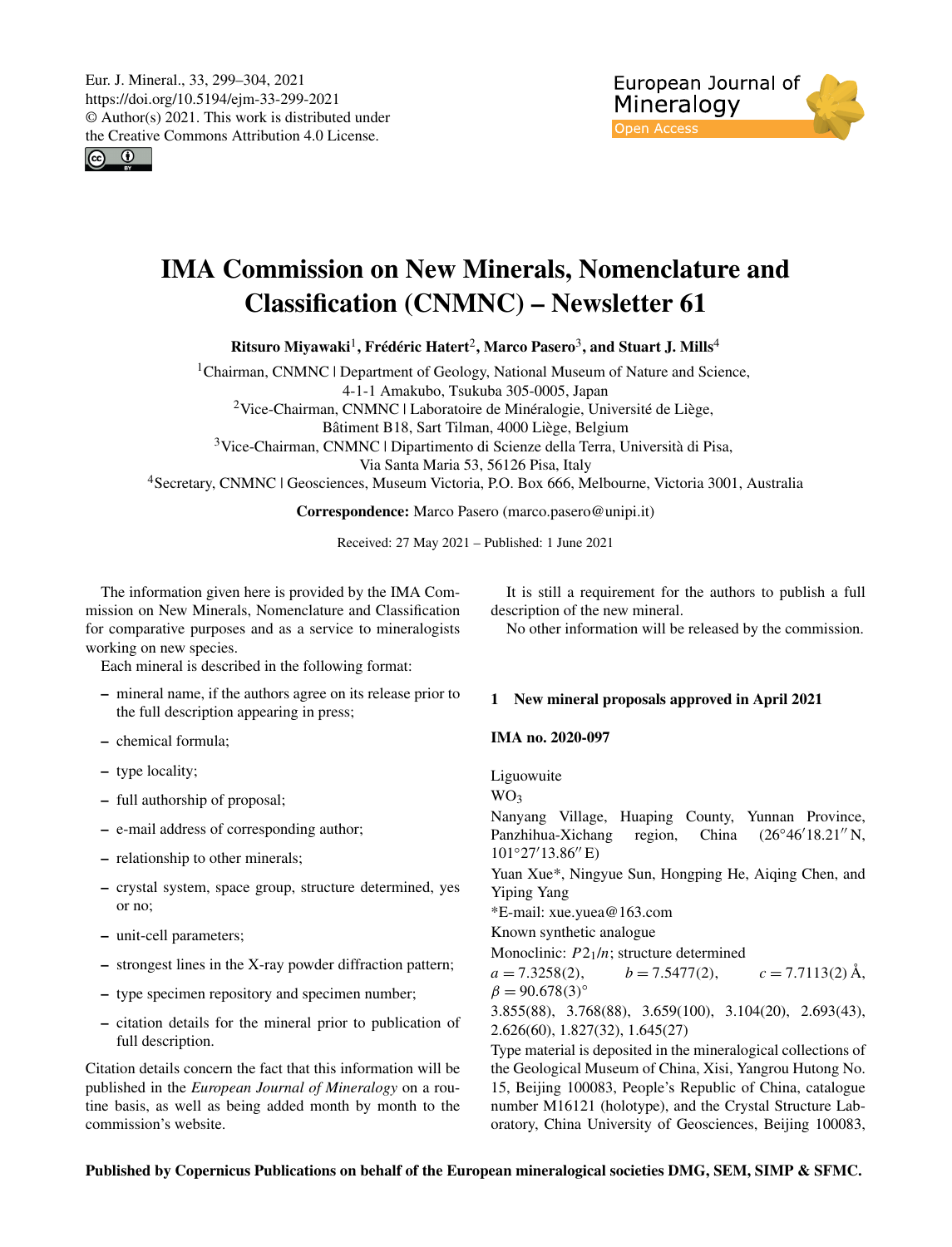People's Republic of China, catalogue number NY-5-3Z (cotype)

How to cite: Xue, Y., Sun, N., He, H., Chen, A., and Yang, Y.: Liguowuite, IMA 2020-097, in: CNMNC Newsletter 61, Eur. J. Mineral., 33, https://doi.org[/10.5194/ejm-33-299-](https://doi.org/10.5194/ejm-33-299-2021) [2021,](https://doi.org/10.5194/ejm-33-299-2021) 2021.

## IMA no. 2020-098

## Tamuraite

 $Ir_5Fe_{10}S_{16}$ 

Sisim Placer Zone, river Sisim basin, southern portion of Krasnoyarskiy Kray, central Siberia, not far from Krasnoyarsk, southwestern Eastern Sayans, Russia

Andrei Y. Barkov\*, Nadezhda D. Tolstykh, and Robert F. Martin

\*E-mail: ore-minerals@mail.ru

The Fe-dominant analogue of kuvaevite Trigonal:  $R\overline{3}m$ 

 $a = 7.073(1), c = 34.277(8)$  Å

5.774(45), 3.053(43), 3.011(100), 2.996(50), 2.799(55), 2.495(38), 1.770(71), 1.758(65)

Type material is deposited in the mineralogical collections of the Central Siberian Geological Museum, Sobolev Institute of Geology and Mineralogy, Akademik Koptyug Avenue no. 3, 630090 Novosibirsk, Russia, catalogue number III-102/2 How to cite: Barkov, A. Y., Tolstykh, N. D., and Martin, R. F.: Tamuraite, IMA 2020-098, in: CNMNC Newsletter 61, Eur. J. Mineral., 33, https://doi.org[/10.5194/ejm-33-299-](https://doi.org/10.5194/ejm-33-299-2021) [2021,](https://doi.org/10.5194/ejm-33-299-2021) 2021.

## IMA no. 2020-099

Garpenbergite

 $Mn<sub>6</sub>AsSbO<sub>10</sub>(OH)2$ 

Garpenberg, Hedemora, Dalarna County, Sweden

Dan Holtstam\*, Luca Bindi, Hans-Jürgen Förster, Andreas Karlsson, and Kjell Gatedal

\*E-mail: dan.holtstam@nrm.se

The Mn-deficient analogue of manganostibite

Orthorhombic: *Ibmm*; structure determined

 $a = 8.6790(9)$ ,  $b = 18.906(2)$ ,  $c = 6.1066(6)$  Å

5.00(25), 4.42(30), 3.48(20), 3.050(30), 2.665(100), 2.616(40), 2.586(25), 1.545(45)

Type material is deposited in the mineralogical collections of the Department of Geosciences, Swedish Museum of Natural History, Box 50007, 10405 Stockholm, Sweden, collection number GEO-NRM #20010351 and #20200040

How to cite: Holtstam, D., Bindi, L., Förster, H.-J., Karlsson, A., and Gatedal, K.: Garpenbergite, IMA 2020- 099, in: CNMNC Newsletter 61, Eur. J. Mineral., 33, https://doi.org[/10.5194/ejm-33-299-2021,](https://doi.org/10.5194/ejm-33-299-2021) 2021.

#### IMA no. 2020-100

Paratobermorite

 $Ca_4(Al_{0.5}Si_{0.5})_2Si_4O_{16}(OH)(H_2O)_2 \cdot (Ca \cdot 3H_2O)$  $\ddot{\phantom{0}}$ 

Southern open pit, Bazhenovskoe deposit, Asbest, Sverdlovsk Oblast, Central Urals, Russia

Igor V. Pekov\*, Natalia V. Zubkova, Nikita V. Chukanov, Stefano Merlino, Vasiliy O. Yapaskurt, Dmitry I. Belakovskiy, Alexander B. Loskutov, Elena A. Novgorodova, Svetlana A. Vozchikova, Sergey N. Britvin, and Dmitry Y. Pushcharovsky

\*E-mail: igorpekov@mail.ru

Tobermorite supergroup

Monoclinic:  $C112<sub>1</sub>/m$ ; structure determined

 $a = 11.2220(4), b = 7.3777(2), c = 22.9425(8)$  Å,  $\gamma =$  $89.990(3)$ °

11.52(100), 5.46(24), 3.562(17), 3.088(51), 2.982(50), 2.838(20), 2.013(14), 1.848(22)

Type material is deposited in the collections of the Fersman Mineralogical Museum, Russian Academy of Sciences, Leninskiy Prospekt 18-2, Moscow 119071, Russia, registration number 5643/1

How to cite: Pekov, I. V., Zubkova, N. V., Chukanov, N. V., Merlino, S., Yapaskurt, V. O., Belakovskiy, D. I., Loskutov, A. B., Novgorodova, E. A., Vozchikova, S. A., Britvin, S. N., and Pushcharovsky, D. Y.: Paratobermorite, IMA 2020-100, in: CNMNC Newsletter 61, Eur. J. Mineral., 33, https://doi.org[/10.5194/ejm-33-299-2021,](https://doi.org/10.5194/ejm-33-299-2021) 2021.

## IMA no. 2020-102

Relianceite-(K)

 $K_4Mg(V^{4+}O)_2(C_2O_4)(PO_3OH)_4(H_2O)_{10}$ 

125-foot (38.1 m) level of the Rowley mine, ca. 20 km northwest of Theba, Maricopa Co., Arizona, USA (33°02'57" N,  $113°01'59''$  W)

Anthony R. Kampf\*, Mark A. Cooper, Aaron J. Celestian, Chi Ma, and Joe Marty

\*E-mail: akampf@nhm.org

New structure type

Monoclinic: *Pc*; structure determined

 $a = 12.404(7),$   $b = 9.014(6),$   $c = 13.260(8)$  Å,  $β = 100.80(1)°$ 

12.22(100), 6.56(21), 6.28(20), 3.435(19), 3.125(23), 3.039(19), 2.893(22), 2.718(21)

Type material is deposited in the mineralogical collections of the Natural History Museum of Los Angeles County, 900 Exposition Boulevard, Los Angeles, CA 90007, USA, catalogue number 75275

How to cite: Kampf, A. R., Cooper, M. A., Celestian, A. J., Ma, C., and Marty, J.: Relianceite-(K), IMA 2020- 102, in: CNMNC Newsletter 61, Eur. J. Mineral., 33, https://doi.org[/10.5194/ejm-33-299-2021,](https://doi.org/10.5194/ejm-33-299-2021) 2021.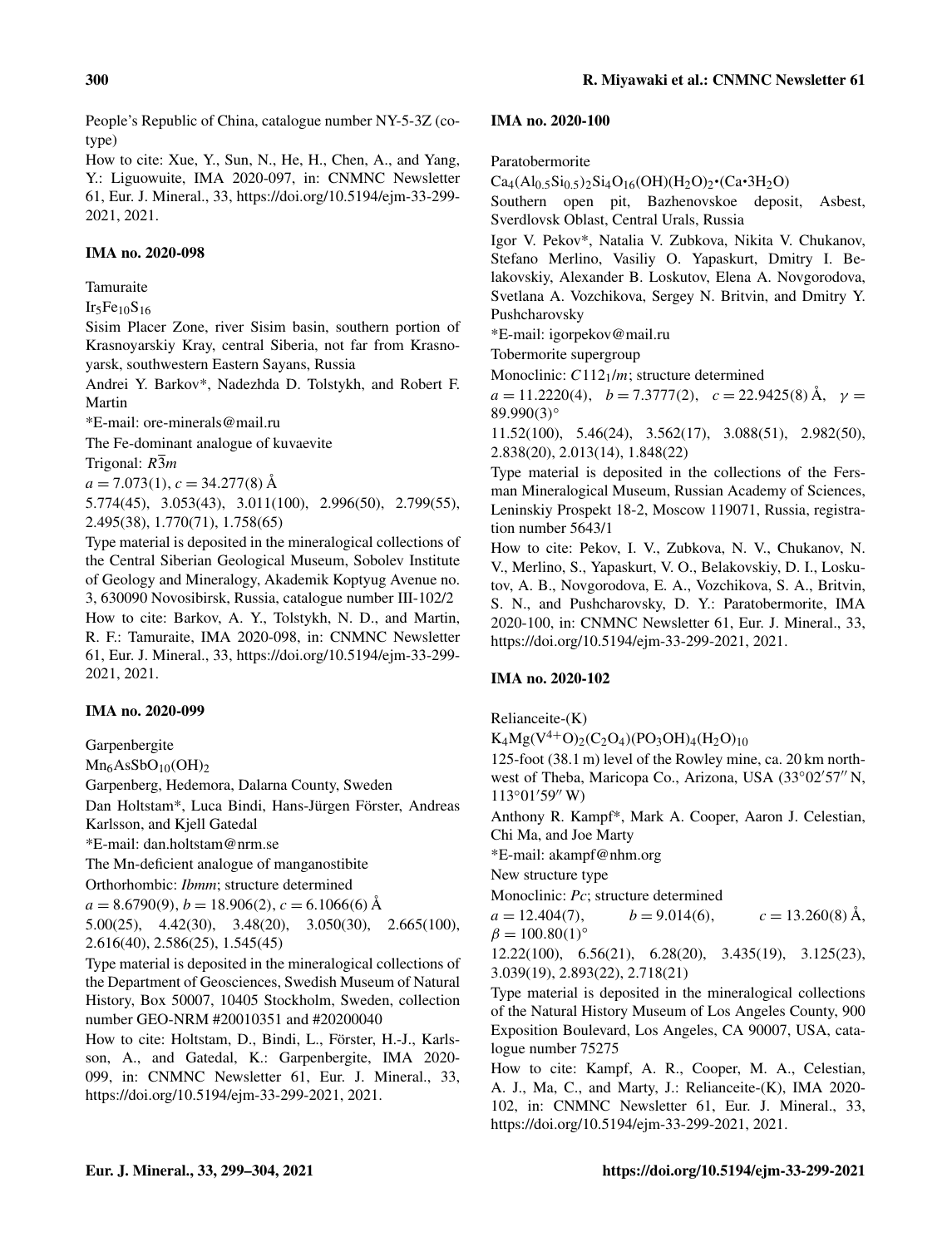## IMA no. 2020-103

Dendoraite-(NH<sub>4</sub>)

 $(NH_4)_2NAAl(C_2O_4)(PO_3OH)_2(H_2O)_2$ 

125-foot (38.1 m) level of the Rowley mine, ca. 20 km northwest of Theba, Maricopa Co., Arizona, USA (33°02'57" N,  $113°01′59″$  W)

Anthony R. Kampf\*, Mark A. Cooper, Aaron J. Celestian, Chi Ma, and Joe Marty

\*E-mail: akampf@nhm.org

New structure type

Monoclinic:  $P2_1/n$ ; structure determined

 $a = 10.695(6),$   $b = 6.285(4),$   $c = 19.227(12)$  Å,  $β = 90.93(1)°$ 

9.65(100), 9.29(54), 5.99(24), 4.738(28), 3.455(40), 3.106(75), 2.975(28), 2.828(33)

Type material is deposited in the mineralogical collections of the Natural History Museum of Los Angeles County, 900 Exposition Boulevard, Los Angeles, CA 90007, USA, catalogue number 75275

How to cite: Kampf, A. R., Cooper, M. A., Celestian, A. J., Ma, C., and Marty, J.: Dendoraite-(NH4), IMA 2020- 103, in: CNMNC Newsletter 61, Eur. J. Mineral., 33, https://doi.org[/10.5194/ejm-33-299-2021,](https://doi.org/10.5194/ejm-33-299-2021) 2021.

## IMA no. 2020-104

Stibiogoldfieldite

 $Cu<sub>6</sub>Cu<sub>6</sub>(Sb<sub>2</sub>Te<sub>2</sub>)S<sub>13</sub>$ 

Mohawk mine, Goldfield mining district, Esmeralda Co., Nevada, USA (37°43'01" N, 117°13'25" W)

Cristian Biagioni\*, Jiri Sejkora, Silvia Musetti, Emil Makovicky, Renato Pagano, Marco Pasero, and Zdeněk Dolníček

\*E-mail: cristian.biagioni@unipi.it

Tetrahedrite group

Cubic:  $I\overline{4}3m$ ; structure determined

 $a = 10.347(2)$  Å

3.644(19), 2.974(100), 2.754(8), 2.576(19), 2.429(7), 2.020(10), 1.821(32), 1.553(13)

Type material is deposited in the mineralogical collections of the Museo di Storia Naturale, Università di Pisa, Via Roma 79, Calci (PI), Italy, catalogue number 19926 (holotype), and the Department of Mineralogy and Petrology, National Museum in Prague, Cirkusová 1740, 19300 Prague 9, Czech Republic, catalogue numbers P1P 78/2020 (holotype) and P1P 80/2020 (cotype)

How to cite: Biagioni, C., Sejkora, J., Musetti, S., Makovicky, E., Pagano, R., Pasero, M., and Dolníček, Z.: Stibiogoldfieldite, IMA 2020-104, in: CNMNC Newsletter 61, Eur. J. Mineral., 33, https://doi.org[/10.5194/ejm-33-299-](https://doi.org/10.5194/ejm-33-299-2021) [2021,](https://doi.org/10.5194/ejm-33-299-2021) 2021.

#### IMA no. 2021-001

Hydroxylbastnäsite-(La)

 $La(CO<sub>3</sub>)(OH)$ 

Vuoriyarvi alkaline-ultrabasic complex, Murmansk Oblast, North Karelia (near the border with Kola Peninsula), Russia (holotype); Mochalin Log REE deposit, 14 km north of Kyshtym, Chelyabinsk Oblast, South Urals, Russia  $(55°48'42'' N, 60°33'46'' E - cotype)$ 

Igor V. Pekov\*, Natalia V. Zubkova, Anatoly V. Kasatkin, Nikita V. Chukanov, Natalia N. Koshlyakova, Dmitry A. Ksenofontov, Radek Škoda, Sergey N. Britvin, Anatoly S. Kirillov, Anatoly N. Zaitsev, Aleksey M. Kuznetsov, and Dmitry Y. Pushcharovsky

\*E-mail: igorpekov@mail.ru

Bastnäsite group

Hexagonal:  $\overline{P6}$ ; structure determined

 $a = 12.537(3), c = 9.968(2)$  Å

4.98(39), 3.616(88), 2.926(100), 2.089(41), 2.052(46), 1.927(40), 1.701(24), 1.319(20)

Type material is deposited in the collections of the Fersman Mineralogical Museum, Russian Academy of Sciences, Leninskiy Prospekt 18-2, Moscow 119071, Russia, registration numbers 5644/1 (holotype) and 5660/1 (cotype)

How to cite: Pekov, I. V., Zubkova, N. V., Kasatkin, A. V., Chukanov, N. V., Koshlyakova, N. N., Ksenofontov, D. A., Škoda, R., Britvin, S. N., Kirillov, A. S., Zaitsev, A. N., Kuznetsov, A. M., and Pushcharovsky, D. Y.: Hydroxylbastnäsite-(La), IMA 2021-001, in: CNMNC Newsletter 61, Eur. J. Mineral., 33, https://doi.org[/10.5194/ejm-33-299-2021,](https://doi.org/10.5194/ejm-33-299-2021) 2021.

#### IMA no. 2019-107c

Wenjiite

 $Ti_{10}Si_xP_y$   $x > y, 6 \le (x + y) \le 7$ 

Cr-11 orebody, Luobusa ophiolite, about 200 km eastsoutheast of Lhasa, Kangjinla District, Tibet, China  $(29°11' N, 92°18' E; 5300 m a.s.l.)$ 

Fahui Xiong\*, Xiangzhen Xu, Enrico Mugnaioli, Mauro Gemmi, Richard Wirth, Jingsui Yang, and Edward S. Grew \*E-mail: xiongfahui@126.com

Isostructural with mavlyanovite and xifengite

Hexagonal: P63/*mcm*; structure determined

 $a = 7.3(1), c = 5.1(1)$  Å

2.54(11), 2.39(31), 2.36(17), 2.16 (100), 2.11(39), 2.09(80), 1.48(17), 1.38(19)

Type material is deposited in the mineralogical collections of the Geological Museum of China, No. 16 Yangrou Hutong, Xisi, Beijing 100031, People's Republic of China, catalogue number M16104

How to cite: Xiong, F., Xu, X., Mugnaioli, E., Gemmi, M., Wirth, R., Yang, Y., and Grew, E. S.: Wenjiite, IMA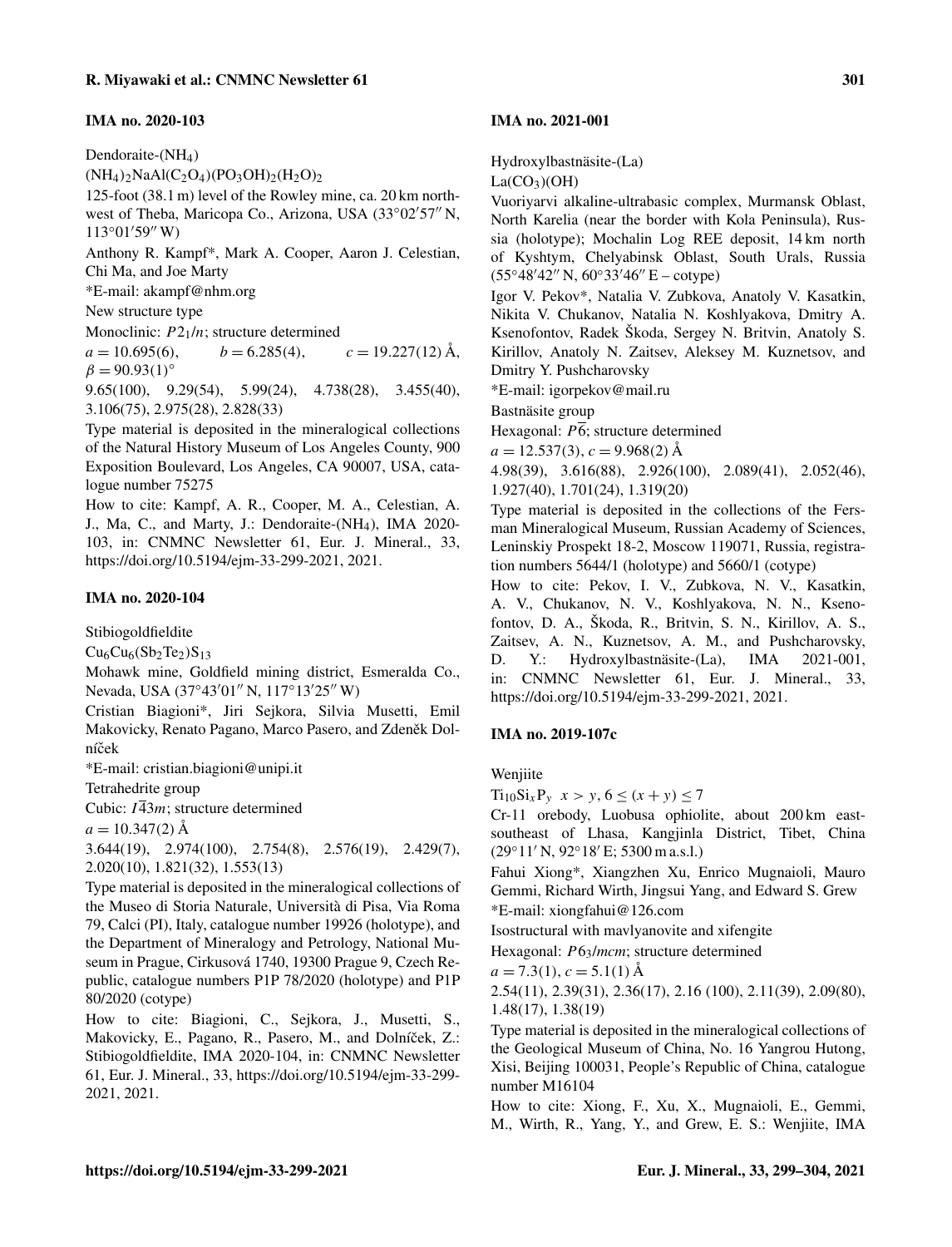2019-107c, in: CNMNC Newsletter 61, Eur. J. Mineral., 33, https://doi.org[/10.5194/ejm-33-299-2021,](https://doi.org/10.5194/ejm-33-299-2021) 2021.

# IMA no. 2019-112b

Kangjinlaite

 $Ti_{11}Si_{10}$ 

Cr-11 orebody, Luobusa ophiolite, about 200 km eastsoutheast of Lhasa, Kangjinla District, Tibet, China  $(29°11' N, 92°18' E; 5300 m a.s.l.)$ 

Fahui Xiong\*, Xiangzhen Xu, Enrico Mugnaioli, Mauro Gemmi, Richard Wirth, Edward S. Grew, and Jingsui Yang \*E-mail: xiongfahui@126.com

Isostructural with synthetic  $Ho<sub>11</sub>Ge<sub>10</sub>$ 

Tetragonal: I4/*mmm*; structure determined

 $a = 9.4(2), c = 13.5(3)$  Å

2.36(34), 2.28(87), 2.27(100), 2.24(35), 2.23(68), 2.12(22), 2.05(37), 1.58(17)

Type material is deposited in the mineralogical collections of the Geological Museum of China, No. 16 Yangrou Hutong, Xisi, Beijing 100031, People's Republic of China, catalogue number M16104

How to cite: Xiong, F., Xu, X., Mugnaioli, E., Gemmi, M., Wirth, R., Grew, E. S., and Yang, Y.: Kangjinlaite, IMA 2019-112b, in: CNMNC Newsletter 61, Eur. J. Mineral., 33, https://doi.org[/10.5194/ejm-33-299-2021,](https://doi.org/10.5194/ejm-33-299-2021) 2021.

# IMA no. 2020-095a

Beershevaite

 $CaFe<sub>3</sub><sup>3+</sup>(PO<sub>4</sub>)<sub>3</sub>O$ 

In paralavas of the Halamish Wadi, Hatrurim basin, southern Negev Desert, Israel (31°09'47" N, 35°17'57" E)

Sergey N. Britvin\*, Mikhail N. Murashko, Maria G. Krzhizhanovskaya, Yevgeny Vapnik, Natalia S. Vlasenko, Oleg S. Vereshchagin, Vladimir N. Bocharov, and Evgeny A. Vasiliev

\*E-mail: sbritvin@gmail.com

Known synthetic analogue

Monoclinic:  $P2_1/m$ ; structure determined

 $a = 7.498(5)$ ,  $b = 6.356(4)$ ,  $c = 10.128(7)$  Å,  $\beta =$  $99.88(1)$ °

10.08(39), 4.52(100), 3.85(72), 3.696(98), 3.182(95), 2.947(91), 2.865(48), 2.756(42)

Type material is deposited in the collections of the Fersman Mineralogical Museum, Russian Academy of Sciences, Leninskiy Prospekt 18-2, Moscow 119071, Russia, registration number 5628/1

How to cite: Britvin, S. N., Murashko, M. N., Krzhizhanovskaya, M. G., Vapnik, Y., Vlasenko, N. S., Vereshchagin, O. S., Bocharov, V. N., and Vasiliev, E. A.: Beershevaite, IMA 2020-095a, in: CNMNC Newsletter 61, Eur. J. Mineral., 33, https://doi.org[/10.5194/ejm-33-299-](https://doi.org/10.5194/ejm-33-299-2021) [2021,](https://doi.org/10.5194/ejm-33-299-2021) 2021.

## 2 New mineral proposals approved in May 2021

## IMA no. 2021-003

Karlditmarite

 $Cu_9O_4(PO_4)_2(SO_4)_2$ 

Arsenatnaya fumarole, second scoria cone of the Northern Breakthrough of the Great Tolbachik fissure eruption, Tolbachik volcano, Kamchatka, Far Eastern Region, Russia  $(55°41' N, 160°14' E; 1200 m a.s.1.)$ 

Oleg I. Siidra\*, Evgeny V. Nazarchuk, Leonid A. Pautov, Artem S. Borisov, and Evgeniya Y. Avdontseva

\*E-mail: o.siidra@spbu.ru

New structure type

Triclinic:  $P\bar{1}$ ; structure determined

 $a = 6.1256(7)$ ,  $b = 7.9192(8)$ ,  $c = 7.9866(8)$  Å,  $\alpha = 75.173(2), \beta = 86.639(2), \gamma = 88.660(2)^{\circ}$ 7.72(100), 6.28(37), 4.769(25), 4.262(31), 3.750(22),

3.310(26), 3.283(31), 3.199(18)

Type material is deposited in the collections of the Fersman Mineralogical Museum, Russian Academy of Sciences, Leninskiy Prospekt 18-2, Moscow 119071, Russia, registration number 5589/1

How to cite: Siidra, O. I., Nazarchuk, E. V., Pautov, L. A., Borisov, A. S., and Avdontseva, E. Y.: Karlditmarite, IMA 2021-003, in: CNMNC Newsletter 61, Eur. J. Mineral., 33, https://doi.org[/10.5194/ejm-33-299-2021,](https://doi.org/10.5194/ejm-33-299-2021) 2021.

# IMA no. 2021-005

Milkovoite

 $Cu<sub>4</sub>O(PO<sub>4</sub>)(AsO<sub>4</sub>)$ 

Arsenatnaya fumarole, second scoria cone of the Northern Breakthrough of the Great Tolbachik fissure eruption, Tolbachik volcano, Kamchatka, Far Eastern Region, Russia  $(55°41' N, 160°14' E; 1200 m a.s.l.)$ 

Oleg I. Siidra\*, Evgeny V. Nazarchuk, Leonid A. Pautov, Artem S. Borisov, and Michael S. Kozin

\*E-mail: o.siidra@spbu.ru

The P-As analogue of kozyrevskite

Orthorhombic: *Pnma*; structure determined

 $a = 8.1865(7), b = 6.3559(5), c = 13.668(1)$  Å

3.413(100), 3.156(48), 3.043(82), 2.897(31), 2.868(42), 2.709(80), 2.684(42), 1.859(35)

Type material is deposited in the collections of the Fersman Mineralogical Museum, Russian Academy of Sciences, Leninskiy Prospekt 18-2, Moscow 119071, Russia, registration number 5590/1

How to cite: Siidra, O. I., Nazarchuk, E. V., Pautov, L. A., Borisov, A. S., and Kozin, M. S.: Milkovoite, IMA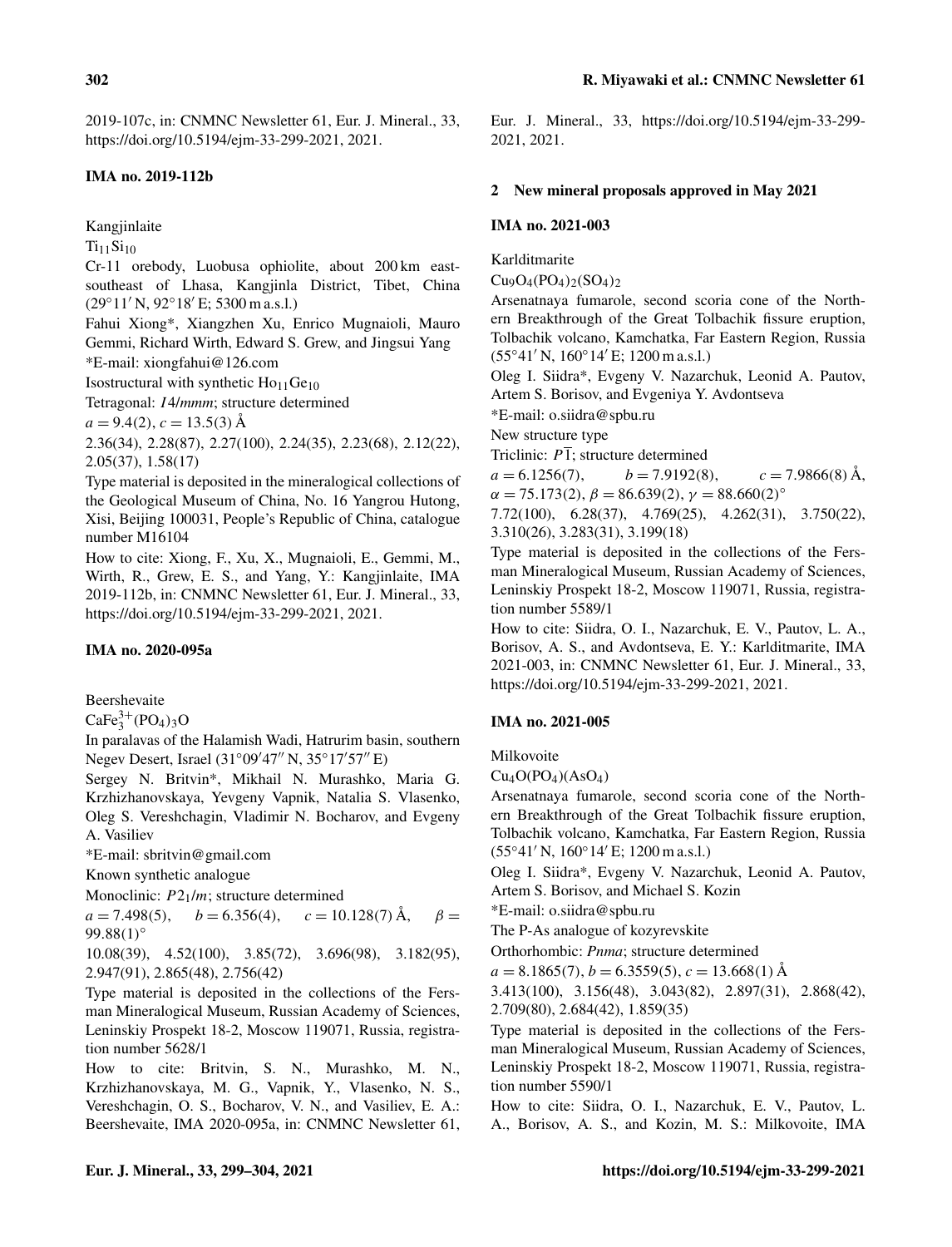2021-005, in: CNMNC Newsletter 61, Eur. J. Mineral., 33, https://doi.org[/10.5194/ejm-33-299-2021,](https://doi.org/10.5194/ejm-33-299-2021) 2021.

#### IMA no. 2021-007

Steudelite

 $Na_3(K_{17}Ca_7)Ca_4(Al_{24}Si_{24}O_{96})(SO_3)_6F_6 \cdot 4H_2O$ 

Biachella Valley, Sacrofano Caldera, Sacrofano (RM), Latium, Italy

Nikita V. Chukanov\*, Natalia V. Zubkova, Dmitry A. Varlamov, Igor V. Pekov, Dmitry I. Belakovskiy, Sergey N. Britvin, Konstantin V. Van, Vera N. Ermolaeva, Svetlana A. Vozchikova, and Dmitry Y. Pushcharovsky

\*E-mail: nikchukanov@yandex.ru

Cancrinite group

Hexagonal:  $\overline{P62c}$ ; structure determined

 $a = 12.8953(1), c = 21.2778(3)$  Å

11.15(28), 4.799(25), 3.973(16), 3.721(47), 3.305(100), 2.661(17), 2.471(14), 2.149(21)

Type material is deposited in the collections of the Fersman Mineralogical Museum, Russian Academy of Sciences, Leninskiy Prospekt 18-2, Moscow 119071, Russia, registration number 5665/1

How to cite: Chukanov, N. V., Zubkova, N. V., Varlamov, D. A., Pekov, I. V., Belakovskiy, D. I., Britvin, S. N., Van, K. V., Ermolaeva, V. N., Vozchikova, S. A., and Pushcharovsky, D. Y.: Steudelite, IMA 2021-007, in: CNMNC Newsletter 61, Eur. J. Mineral., 33, https://doi.org[/10.5194/ejm-33-299-](https://doi.org/10.5194/ejm-33-299-2021) [2021,](https://doi.org/10.5194/ejm-33-299-2021) 2021.

#### IMA no. 2021-010

Oberwolfachite

 $SrFe<sub>3</sub><sup>3+</sup>(AsO<sub>4</sub>)(SO<sub>4</sub>)(OH)<sub>6</sub>$ 

Clara mine, Oberwolfach baryte mining area, Wolfach, Schwarzwald (Black Forest), Baden-Württemberg, Germany  $(48°22'46'' N, 8°13'44'' E)$ 

Nikita V. Chukanov\*, Natalia V. Zubkova, Gerhard Möhn, Dmitry A. Varlamov, Igor V. Pekov, Dmitry A. Ksenofontov, Atali A. Agakhanov, Sergey N. Britvin, Natalia N. Koshlyakova, Joy Desor, Vera N. Ermolaeva, and Dmitry Y. Pushcharovsky

\*E-mail: nikchukanov@yandex.ru

Alunite supergroup

Trigonal:  $R\overline{3}m$ ; structure determined

 $a = 7.3270(3), c = 17.0931(9)$  Å

5.95(56), 3.664(37), 3.117(16), 3.082(100), 2.548(15), 2.280(22), 1.983(26), 1.832(19)

Type material is deposited in the collections of the Fersman Mineralogical Museum, Russian Academy of Sciences, Leninskiy Prospekt 18-2, Moscow 119071, Russia, registration number 5674/1

How to cite: Chukanov, N. V., Zubkova, N. V., Möhn, G., Varlamov, D. A., Pekov, I. V., Ksenofontov, D. A., Agakhanov, A. A., Britvin, S. N., Koshlyakova, N. N., Desor, J., Ermolaeva, V. N., and Pushcharovsky, D. Y. (2021) Oberwolfachite, IMA 2021-010, in: CNMNC Newsletter 61, Eur. J. Mineral., 33, https://doi.org[/10.5194/ejm-33-299-](https://doi.org/10.5194/ejm-33-299-2021) [2021,](https://doi.org/10.5194/ejm-33-299-2021) 2021.

#### IMA no. 2021-011

Ryabchikovite

 $CuMgSi<sub>2</sub>O<sub>6</sub>$ 

Arsenatnaya fumarole, second scoria cone of the Northern Breakthrough of the Great Tolbachik fissure eruption, Tolbachik volcano, Kamchatka, Far Eastern Region, Russia  $(55°41' N, 160°14' E; 1200 m a.s.1.)$ 

Nadezhda V. Shchipalkina\*, Oleg S. Vereshchagin, Igor V. Pekov, Dmitry I. Belakovskiy, Natalia N. Koshlyakova, Vladimir V. Shilovskikh, Dmitriy V. Pankin, Sergey N. Britvin, Fedor D. Sandalov, and Evgeny G. Sidorov

\*E-mail: estel58@yandex.ru

Pyroxene group

Monoclinic:  $P2<sub>1</sub>/c$ 

 $a = 9.731(9)$ ,  $b = 8.929(8)$ ,  $c = 5.221(4)$  Å,  $\beta =$  $110.00(6)$ °

4.403(38), 4.307(27), 3.746(32), 3.291(27), 3.177(100), 2.876(75), 2.456(26), 2.215(26)

Type material is deposited in the collections of the Fersman Mineralogical Museum, Russian Academy of Sciences, Leninskiy Prospekt 18-2, Moscow 119071, Russia, registration number 5642/1

How to cite: Shchipalkina, N. V., Vereshchagin, O. S., Pekov, I. V., Belakovskiy, D. I., Koshlyakova, N. N., Shilovskikh, V. V., Pankin, D. V., Britvin, S. N., Sandalov, F. D., and Sidorov, E. G.: Ryabchikovite, IMA 2021-011, in: CNMNC Newsletter 61, Eur. J. Mineral., 33, https://doi.org[/10.5194/ejm-33-](https://doi.org/10.5194/ejm-33-299-2021) [299-2021,](https://doi.org/10.5194/ejm-33-299-2021) 2021.

#### IMA no. 2021-014

Lisanite

 $CaNiP<sub>2</sub>O<sub>7</sub>$ 

Halamish Wadi (Nahal Halamish), Hatrurim basin, Negev Desert, Israel  $(31°09'47'' N, 35°17'57'' E)$ 

Sergey N. Britvin\*, Michail N. Murashko, Yevgeny Vapnik, Natalia S. Vlasenko, Oleg S. Vereshchagin, and Vladimir N. Bocharov

\*E-mail: sbritvin@gmail.com

The Ni analogue of anastasenkoite

Triclinic:  $P\bar{1}$ ; structure determined

 $a = 6.474(2), b = 6.526(2), c = 6.519(2)$  Å,  $\alpha = 66.57(3)$ ,  $\beta = 82.77(2), \gamma = 87.35(2)$ °